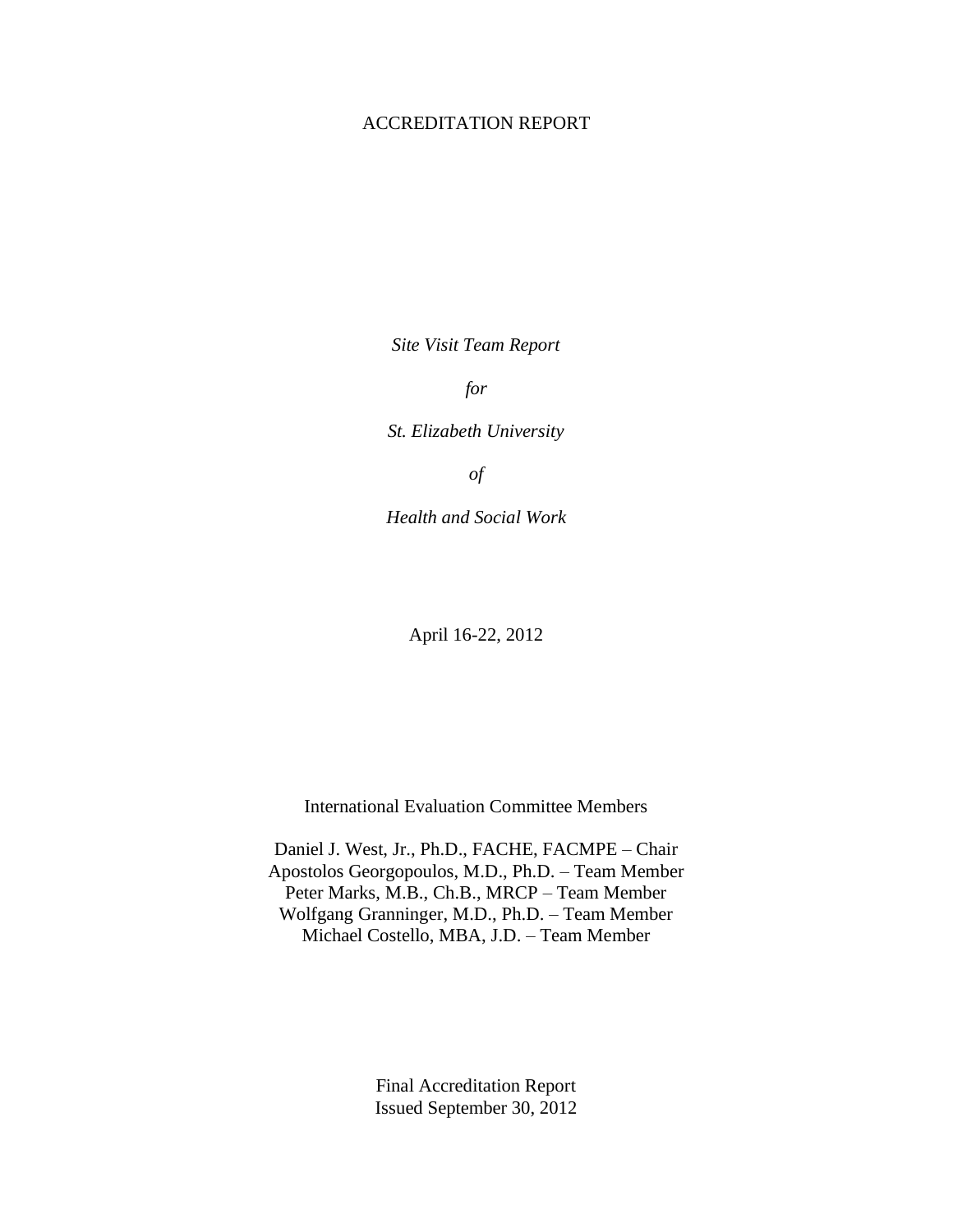# TABLE OF CONTENTS

- I. Introduction
- II. Evaluation Committee
- III. Interim Site Visit & Progress Report
- IV. Site Visit
- V. Evaluation Findings & Observations
	- A. General Information and Requirements
	- B. Prior Site Visit Report
	- C. Findings and Observations
- VI. Recommendations
- VII. Accreditation Decision
	- A. Programs
	- B. Length of Accreditation
	- C. Progress Reports
	- D. Next Site Visits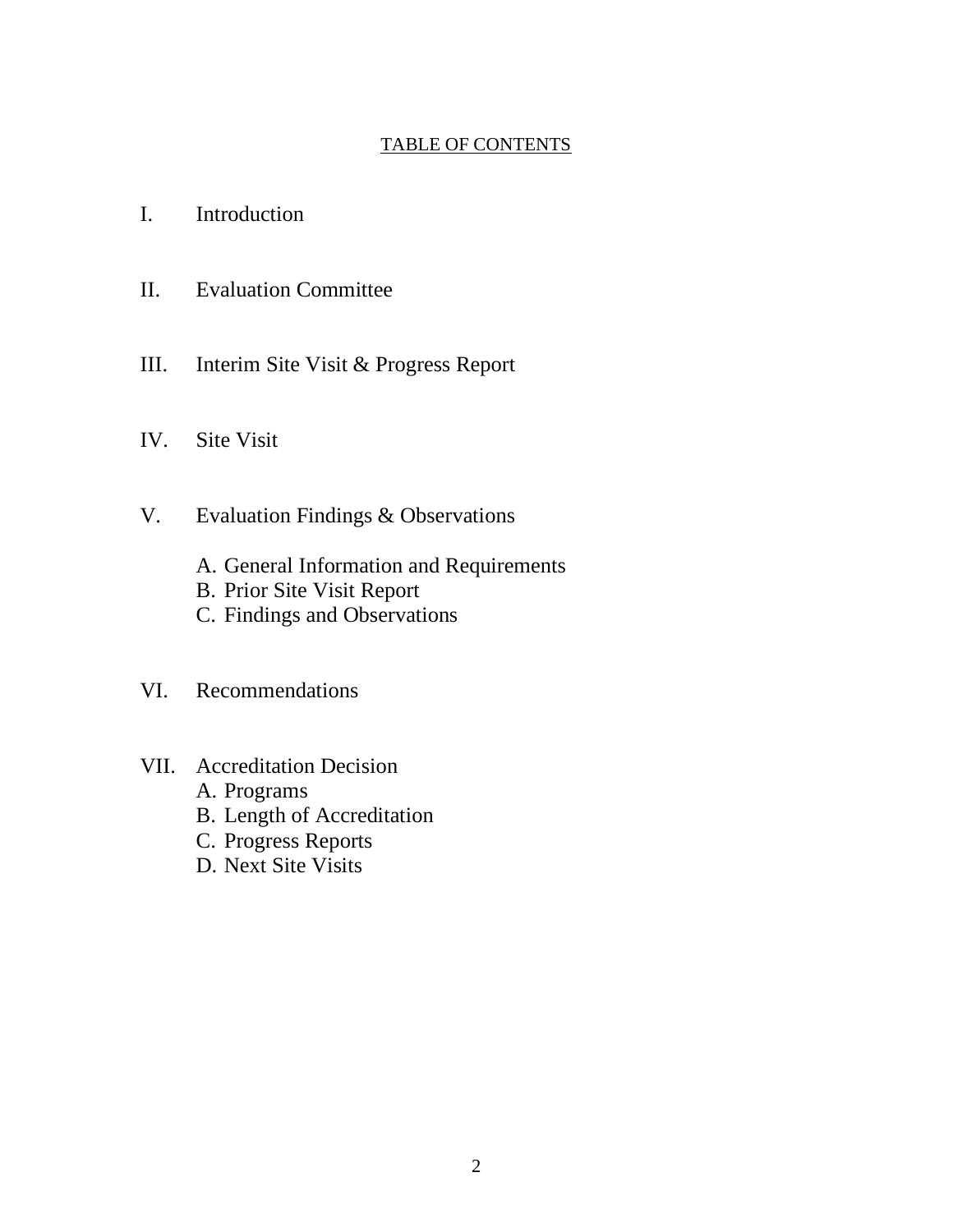#### **I. INTRODUCTION**

This accreditation review was voluntarily requested by Dr. Vladimir Krcmery, Rector (President) of St. Elizabeth University College of Health and Social Work in Bratislava, Slovakia. Dr. Krcmery requested an international, interdisciplinary team from Western Europe, North American and Central Europe. Dr. West was asked to Chair the international accreditation site visit. Dr. West selected experienced accreditation members based on familiarity with the purpose and functions of international accreditation, prior experience working on international accreditation teams, knowledge of CEE countries, and professional expertise. On December 12, 2011 Dr. West notified the site visit team with a site visit date of April 16-20, 2012.

St. Elizabeth University was founded as a private university in 2002. In September 2003, St. Elizabeth University received accreditation from the National Accreditation Committee of the Slovak Republic for seven programs of study: nursing, laboratory medicine, health administration, dental technology, social work, clinical research and public health. Since then the number of educational programs has expanded. It was the opinion of St. Elizabeth University governing board and administration that an independent external review by an international team would help with the future development of this private university. A rigorous peer evaluation and review was conducted in the framework of self-improvement, consultation, and international collaboration on April 16-20, 2012. Recommendations contained in the prior accreditation report from December 23, 2008 were considered and examined for implementation.

In preparation for the site visit, St. Elizabeth University prepared a self-study progress report based on the December 23, 2008 Final Accreditation Report. The progress report provided evidence, documentation and reports to support progress in addressing actions, observations and recommendations of the last accreditation evaluation site visit conducted October 16-18, 2008. The December 23, 2008 report had 19 specific recommendations. Dr. Dan West conducted an interim site visit and reviewed the self-study report entitled "Action to the Recommendations of International Accreditation Evaluation Team made in 2004-2007." Other appropriate reports and documents were compiled as supporting evidence of progress made since the last site visit. Based on the positive progress on the self-study documentation and progress report, a site visit was confirmed for April 16-20, 2012.

The International accreditation team was composed of six representatives from various disciplines who had experience with accreditation processes, standards, criterion, and protocols. Members selected were from England, Austria, Italy and the United States. A member selected was unable to participate in the site visit due to a major conflict resulting in a five member team.

A preliminary site visit agenda and schedule was developed by Dr. Krcmery and Dr. West prior to the site visit. This agenda was modified prior to the actual start of the site visit. The agenda was finalized with the team members during an introductory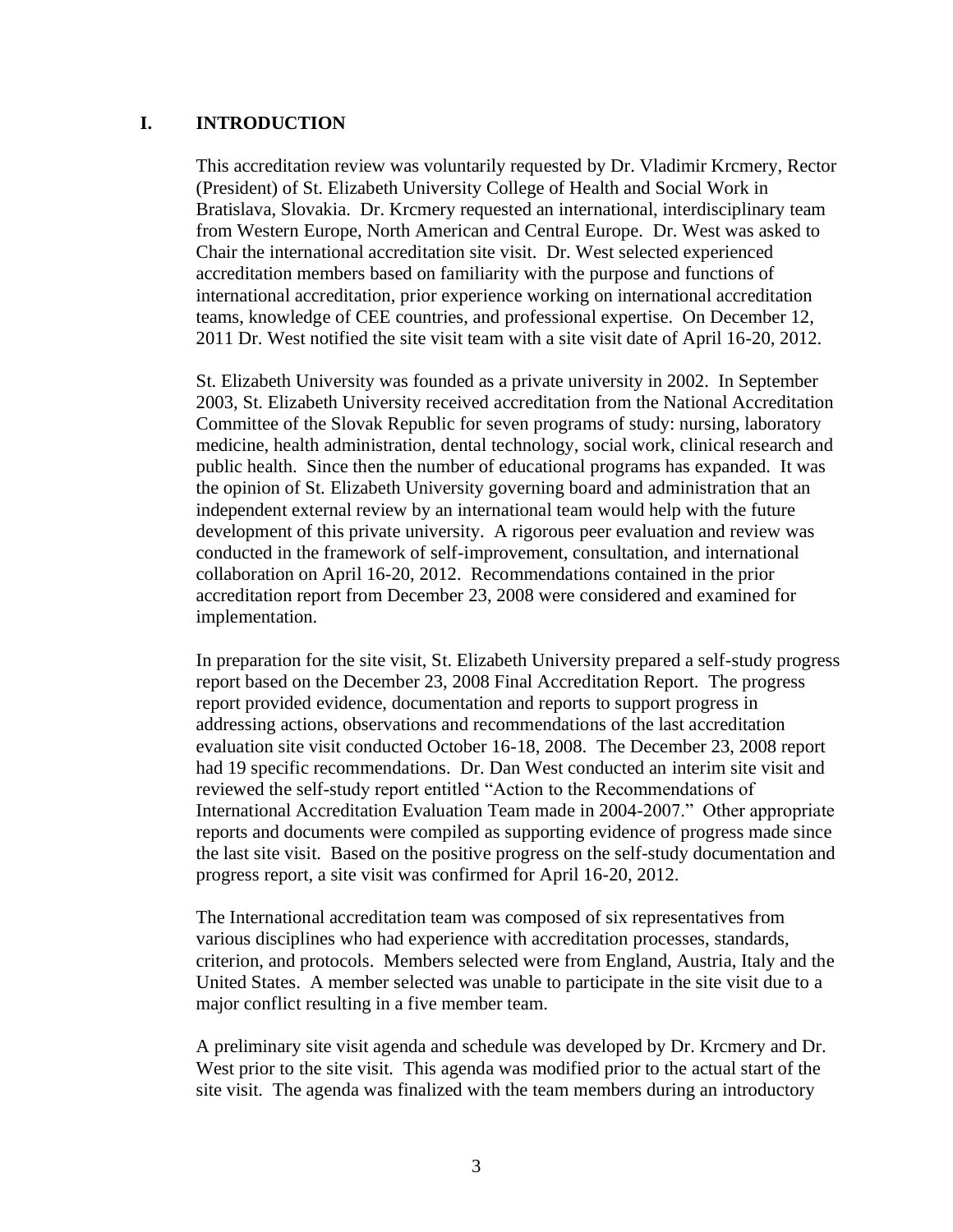conference. Site visits to academic and clinical locations was established by the committee, roles clarified, assignments acknowledged, and transportation arranged. The results of the interim site visit and review of the progress report was shared with the entire team. The entire team had an opportunity to review the self-study documentation and reports since the last site visit in October 16-18, 2008 that focused on the period 2004 to 2007.

Each member of the accreditation committee received self-study documentation from St. Elizabeth University consisting of: incorporation documents, legal status, annual report, governing board and structure, minutes of meetings, names of academic officials, names of scientific council, survey of program, course syllabi, course content, curriculum sequence, curriculum vitae of all full-time and part-time faculty, faculty scholarship and research summaries, program curriculum and course sequencing, description of all programs of study, characteristics of each program of study, teaching facilities and locations, community and professional affiliations, previous accreditation reports, international activities, listing of Ph.D. students, criteria for rank and tenure, foreign students, scientific and research productivity, hours of study by course and semester, mission and objectives of the school and programs, student profiles by program of study, student academic records, mission statement of the university, other descriptive data concerning the university faculty and students, listing of clinic sites and locations, information on university resources, all budgets, library holdings, and methods of evaluation. Additional documentation and supporting materials were made available to all evaluation committee members prior to the evaluation, during the site visit, at academic locations visited by the site visit team, and during deliberation meetings prior to the exit conference with Dr. Vladimir Krcmery.

Finally, the team members reviewed and discussed accreditation criterion used in Western Europe, Eastern Europe, Canada and the United States. Dr. West shared "Criteria for Accreditation" (April 2008, Version 5: March 2009) used by the Commission on Accreditation of Healthcare Management Education. A blended model was agreed to by the site visit team. Dr. West asked if the 2013 Criteria for Accreditation could be used as part of a research study. Dr. Vladimir Krcmery also agreed to use the 2013 CAHME Accreditation Criteria where appropriate. Ultimately the team agreed on the major areas for review at St. Elizabeth University would include:

- I. Mission, Goals and Objectives
- II. Governance and Administration
- III. Institutional Support
- IV. Students and Graduates
- V. Faculty Research and Scholarship
- VI. Curriculum, and Teaching and Learning Outcomes
- VII. Community and Professional Services
- VIII. International Projects and External Affiliations
- IX. Resources and Academic Relationships
- X. Facilities and Technology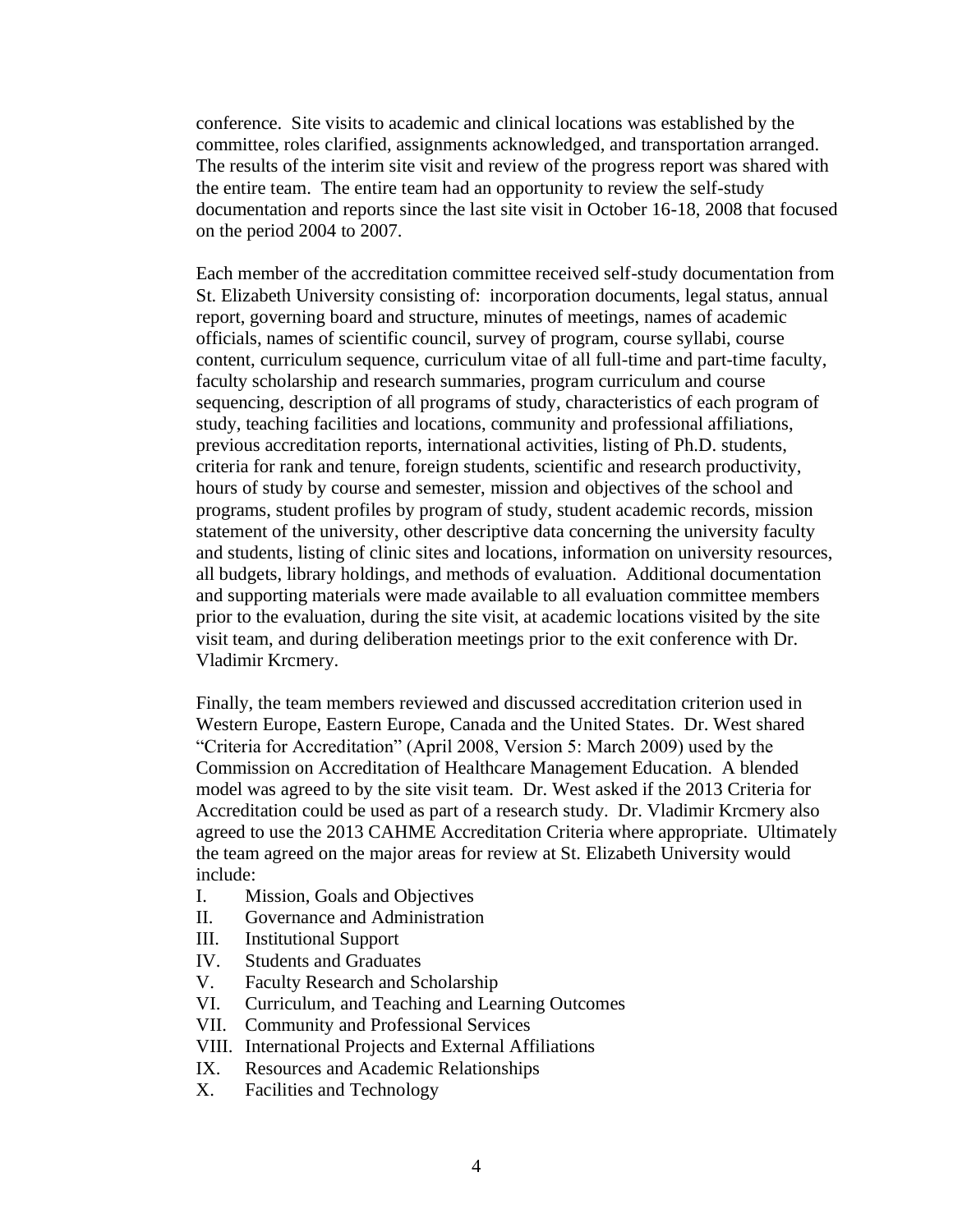This report is based on a review of the self-documentation, progress reports, interim site visit; on-site documentation review; interviews with faculty and students; interviews with the Rector, Deans, Vice-Deans; meetings with administration, board of directors and scientific council; direct observations and impressions by site team members with alumni and various stakeholders; and visits to locations and tour of facilities April 16-20, 2012. Actual site visits and tours were conducted at Bratislava (several locations), Kosice, Michalovce, Bardejov, Zilina, Nova Zamky, Skalica, Piestany, Trnava, Komarno, Partizanske, and Raznava. All programs of study were examined. The team examined full-time and part-time courses of study at the BSa, MSc and Ph.D. levels.

### **II. INTERNATIONAL EVALUATION COMMITTEE**

The Rector of St. Elizabeth University, Dr. Vladimir Krcmery, voluntarily invited an international team of six professionals to conduct an accreditation visit on April 16-20, 2012. A peer review model was used with an emphasis on collaboration and consultation. The international evaluation committee consisted of the following experts:

Daniel J. West, Jr., Ph.D., FACHE, FACMPE [Chairman] Professor and Chair Department of Health Administration and Human Resources 417 McGurrin Hall Scranton, Pennsylvania/USA 18510 Tel: +570-941-4126 FAX: +570-941-5882 E-mail: [daniel.west@scranton.edu](mailto:daniel.west@scranton.edu)

Apostolos Georgopoulos, M.D., Ph.D. [Team Member] University of Vienna Dept. of Medicine I Division Infectious Disease Waehringer Guertel 18-20 1090 Vienna, Austria Tel: +43-1-40400-4440 E-mail: [apostolos.georgopoulos@meduniwien.ac.at](mailto:apostolos.georgopoulos@meduniwien.ac.at)

Roberto Cauda, M.D., Ph.D. [Team Member] Professor Universita Callolica Del Sacro Cuore Instituto Clinica Malattie Infettive Largo A. Gemeli 8 Roma, Italy 00168 Mobil: +39-335-619-1069 FAX: +39063054519 E-mail: [rcauda@rm.unicatt.it](mailto:rcauda@rm.unicatt.it)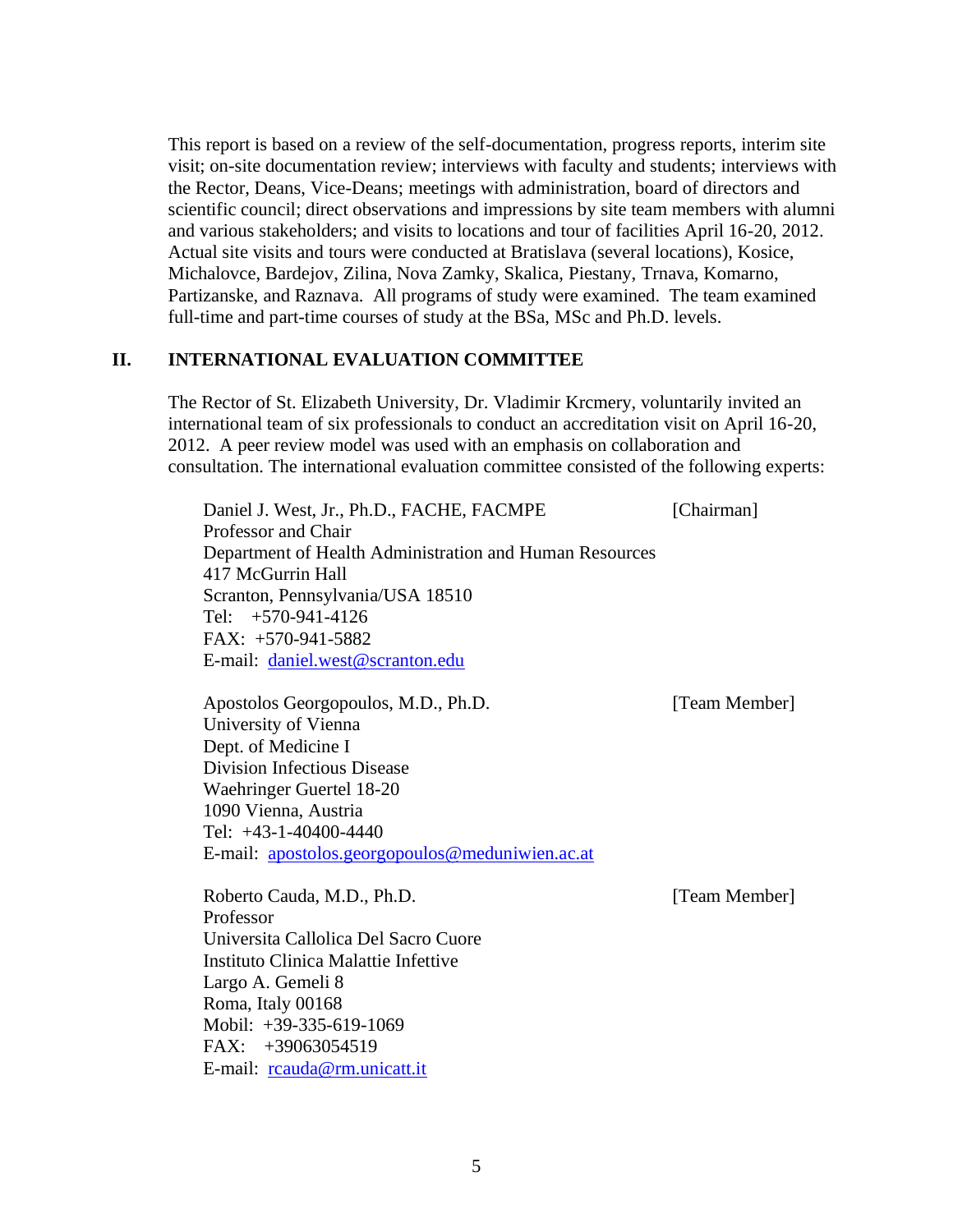Wolfgang Granninger, M.D., Ph.D. [Team Member] Professor & Head Department of Medicine I Division Infectious Disease Waehringer Guertel 18-20 1090 Vienna, Austria Tel: +43-1-40400-4440 E-mail: [wolfgang.graninger@meduniwien.ac.at](mailto:wolfgang.graninger@meduniwien.ac.at)

Peter Marks, Ph.D., MB, ChB, MRCP, MSc., MA, DCH [Team Member] Professor 1 Maxted Road London S.E. 15 4LL England Tel: +447885163086 FAX: +442074044814 E-mail: [markspeter@line.co.uk](mailto:markspeter@line.co.uk)

Michael Costello, MBA, J.D., FACHE [Team Member] Adjunct Faculty/Healthcare Consultant Department of Health Administration and Human Resources 417 McGurrin Hall Scranton, Pennsylvania/USA 18510 Tel: +570-941-4350 FAX: +570-941-5882 E-mail: [michael.costello@scranton.edu](mailto:michael.costello@scranton.edu)

It should be noted that Dr. Roberto Cauda declined participation due to a major scheduling conflict. The final team consisted of five members although Dr. Cauda's consultation would be taken under advisement.

### **III. INTERIUM SITE VISIT AND PROGRESS REPORT**

Dr. Daniel J. West, Jr. conducted an interim site visit on October 21-23, 2011 to St. Elizabeth University. The purpose of the interim site visit was to examine evidence, documentation and reports to support progress in addressing the actions, observations, and recommendations of the last accreditation evaluation site visit conducted October 16- 18, 2008. A Final Accreditation Report was issued December 23, 2008 containing observations and 19 specific recommendations. All 19 recommendations were carefully examined against supporting evidence.

Prior to the interim site visit, the administration prepared a report entitled "Action to The Recommendations of International Accreditation Evaluation Team made in 2004-2007."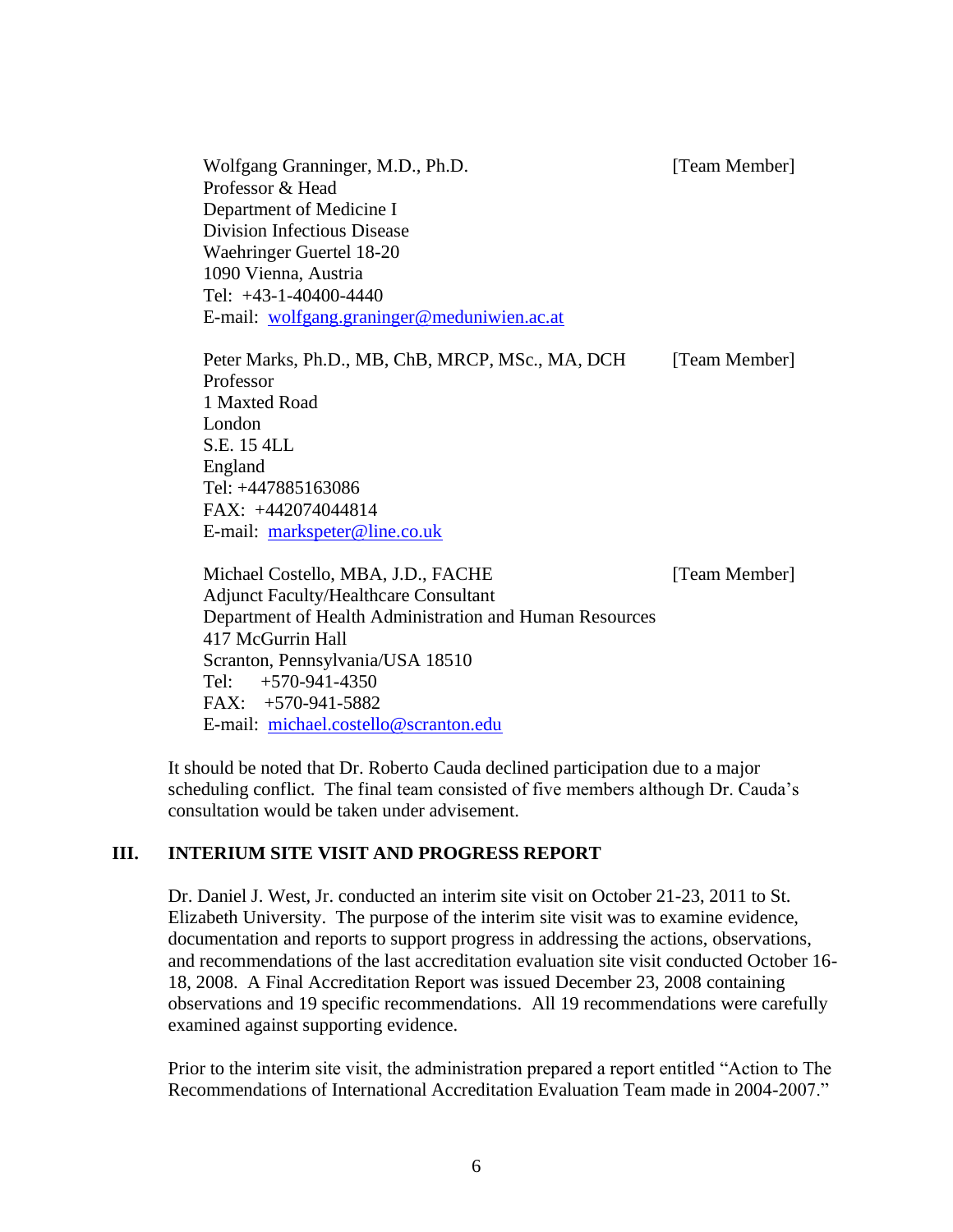Other appropriate reports and documents were compiled as supporting evidence of progress made since the last site visit. Dr. West was able to review this documentation over the course of 3 days during a visit to St. Elizabeth University College of Health and Social Work, Bratislava, Slovakia.

More specifically, the review included examination of the following:

- 1. Memorandum of Understanding with Uganda for a teaching program;
- 2. Minutes documenting that the Scientific Council has reviewed its' responsibility in meeting the University mission;
- 3. Student evaluations of courses and tabulated results;
- 4. Responsibilities of the Trustees and Officers of the University;
- 5. Financial reports with details on expense line items;
- 6. Photographs of the new building for classes (acquired in 2006 and used in 2007);
- 7. Increase in the number of computers for student access and use;
- 8. Faculty lists with addresses and telephone numbers by location;
- 9. Characteristics of the degree programs of study:

Medical Technology (MSc) – Part-time study Medical Technology (PhD) – Full-time study Nursing (BSc) – Part-time study Nursing (Masters) – Part-time study Public Health (BSc) – Part-time study Public Health (MSc) – Part-time and Full-time study Public Health (PhD) – Part-time and Full-time study Rehabilitation & Physiotherapy (BSc & MSc) – Part-time study Social Work (Bachelors) - Part-time and Full-time study Social Work (Masters) - Part-time and Full-time study Social Work (PhD) - Part-time and Full-time study

- 10. Booklets and other publications in English & Slovak on humanitarian projects;
- 11. Publications in the social and behavioral sciences;
- 12. Scientific and non-scientific publications for all faculty (2003-2007);
- 13. Review of course syllabi for Public Health, Nursing, Medical Technology, Clinical Research, Social Work, Physiotherapy and Rehabilitation;
- 14. Official copies of agreements between St. Elizabeth Cancer Institute, National Institute of Rheumatic Diseases, and other external teaching locations authorized by University administration;
- 15. Increased handicap accessibility at the University to all floors and classrooms;
- 16. Enrollment of PhD students in 2006/2007 (N=20);
- 17. Approvals for full-time study of social work outside of Bratislava in Kosice (2007);
- 18. Criteria for Rank/Tenure Review in Public Health, Nursing and Social Work;
- 19. Student access to PhD programmes were they teach and receive compensation'
- 20. Disciplinary Committee established in 2007 to review student complaints;
- 21. Student evaluations of faculty;
- 22. Student projects in Social Work (BSc) and Master Degree programs;
- 23. Listing and disclosure of members for the Faculty Senate, Council & Board of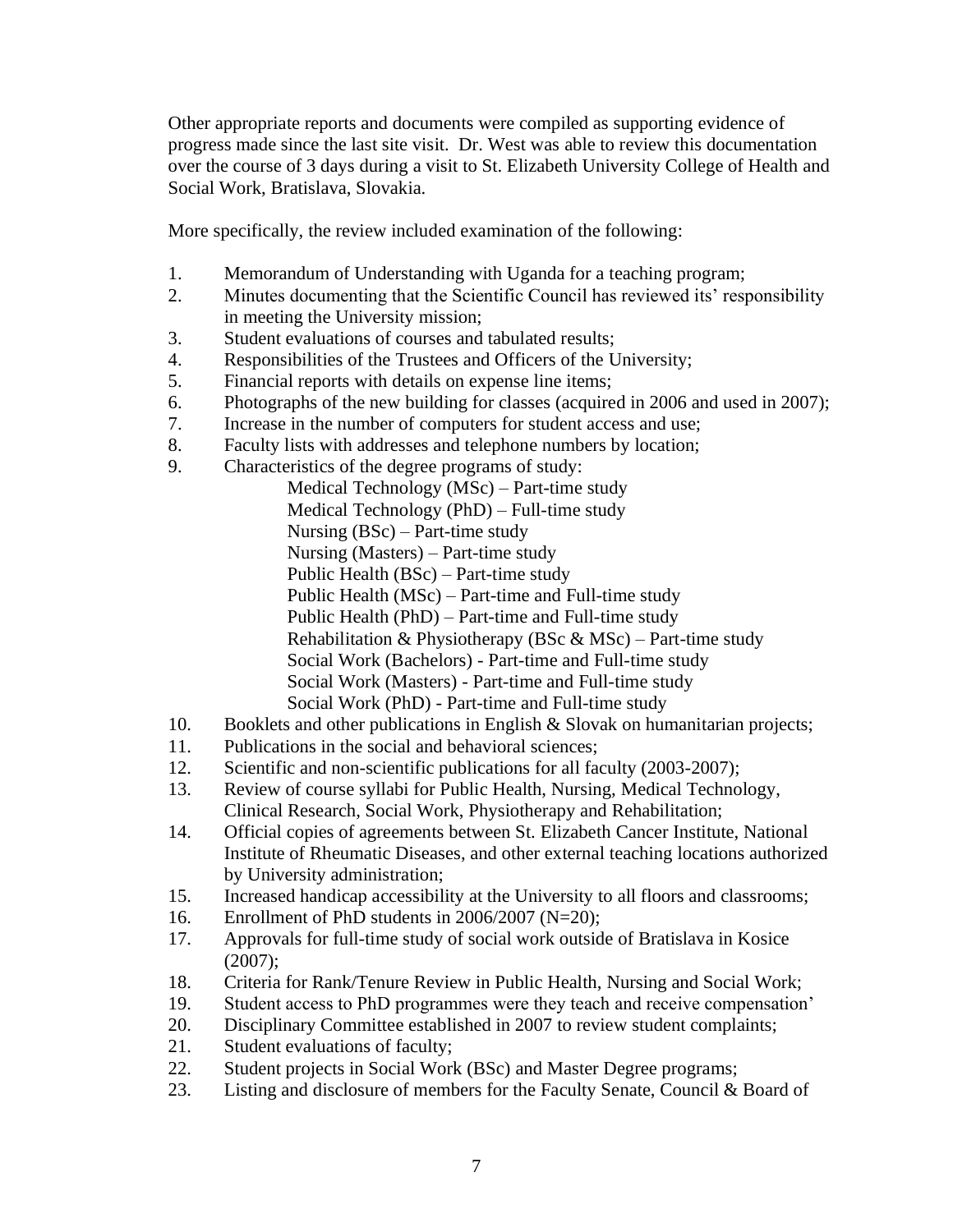Trustees;

- 24. Professional service requirements in health and social care;
- 25. Study Programme and Yearbook for 2008/2009 examined;
- 26. Review of individual faculty files to examine: CV, Presentations, Posters, Book Chapters, Publications, Books, etc. to support scholarship and research
- 27. Professional service by Full-time and Part-time faculty;
- 28. Evaluations of Department Heads;
- 29. Establishment of an Ethical Committee in Cambodia and Kenya instituted in 2007;
- 30. Alumni programme (newly established);
- 31. Modest increase in grants and external funding;
- 32. Establishment of International PhD Programme in Bratislava; and
- 33. Mission and vision reviewed and also shared with students and faculty.

As a result of the extensive review, it was determined by Dr. West that sufficient progress was made by the University Administration and Faculty in addressing observations and recommendations made in the Final Accreditation Report dated December 23, 2008 based on the International Accreditation Site Visit conducted October 16-18, 2008.

Based on this interim site visit, after consultation with the Rector, Dr. Vladimir Krcmery, an accreditation site visit and team was approved and announced on December 12, 2011. Site visit team members confirmed acceptance of the assignment via e-mail to the Accreditation Chair, Dr. Dan West (USA).

### **IV. SITE VISIT**

The accreditation site visit and evaluation at St. Elizabeth University was conducted April 16-20, 2012. April 16, 2012 was used as a general meeting of the site visit team to establish and finalize the agenda, review self-study documents and reports, discuss the interim site visit conducted by Dr. West, and examine current documents. This was a second site visit by this team to St. Elizabeth University. The initial site visit was conducted on October 16-18, 2008 based on study years 2004 to 2007.

The site team met privately to discuss reported outcomes on 19 recommendations given to St. Elizabeth in a Final Accreditation Report issued December 23, 2008. It should be noted that pre-site visit meetings and consultations were held prior to discussing the selfstudy documentation. The team periodically conferred about findings, strengths, concerns, conclusions and consultative recommendations. Meetings were conducted with University officials, board of directors, administrative vice-presidents, academic deans, program directors, faculty, alumni and students. Site visits were conducted to exam classrooms, laboratories, equipment, libraries, computer facilities, internship locations, and faculty offices. The team visited facilities, faculty and met with students at Bratislava (several locations), Kosice, Michalovce, Bardejov, Zilina, Nova Zamky, Skalica, Kornarno, Trnava, Partizanske, and Raznava. Clinic sites in Cambodia, Uganda, Haiti, Ukraine, Vietnam, Ethiopia, Kenya, Rwanda, Zambia, Burundi, Sudan, Kazachstan, Tanzania, Romania, Czech Republic were reviewed on paper by examining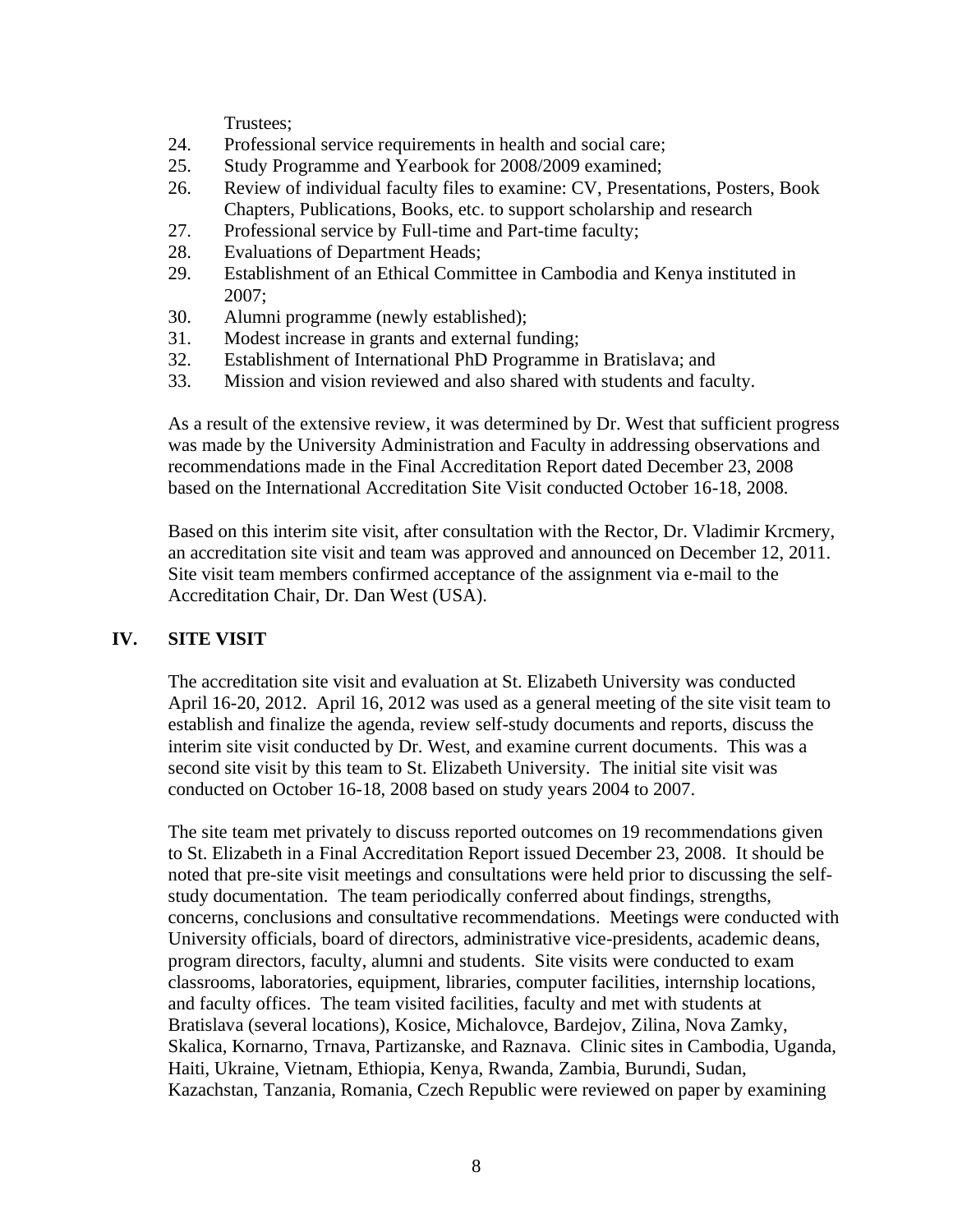reports, discussions with faculty, students, and university administration. External affiliations exist with 53 projects. Special meetings were held with members of the Rectorate, Executive Board, Academic Senate, Vice Deans, Scientific Council and Program Directors throughout the site visit to confirm reports, evidence and documents. Departments of St. Elizabeth University College of Health and Social Work included: Nursing, Social Work, Missionology, Laboratory Medicine, Public Health, Medical Technology, Rehabilitation and Physiotherapy. All degrees (BSc, MSc & Ph.D.) were reviewed at all locations in addition to full-time vs. part-time courses of study. Members of the site visit team met with students at all major locations where courses were being taught.

#### **IV. EVALUATION FINDINGS AND OBSERVATIONS**

#### **A. General Information and Requirements**

There has been no major change to the mission and vision of the university. St. Elizabeth University continues to comply with the general requirements of the Ministry of Education and the Slovak Accreditation Commission.

St. Elizabeth University was incorporated as a non-profit organization in Bratislava on October 7, 2002 in accordance with Act No. 213/1997 of the Legal Code as amended. St. Elizabeth University has By-laws, Articles of Incorporation and is registered as a non-profit organization providing generally beneficial services such as education, training, research, scientific and technical services, information services in the field of nursing and social work, provision of social help and humanitarian care. The primary objective of the non-profit organization is operation of the School of Health and Social Work of St. Elizabeth University. The long term objective is the "…education of medical employees especially in the field of public health care and social work, nursing, physiotherapy, laboratory examination methods for domestic, state and church, as well as foreign catholic facilities and state and church social work facilities and missions abroad". Article III of the By-laws further states that the organization:

> "…is active in the spirit of the Christian humanism with the Orientation on the basic principles of the Christian healthcare Ethics and disseminates the message of St. Elizabeth, the native of Bratislava, to serve the sick and poor irrespective of the race, nationality and religious orientation. Apart from this it also assumes the task to ensure the education, scientific upbringing and scientific research, as well as practical activities of the students of the above mentioned school in all three levels of the higher education and to guide the students of this school for higher education to the principles of the Christian ethics and humanism focusing on protection of life from its conception until dignified natural death, thus meeting the message of St. Elizabeth, the native of Bratislava, great personality of the European healthcare and social work.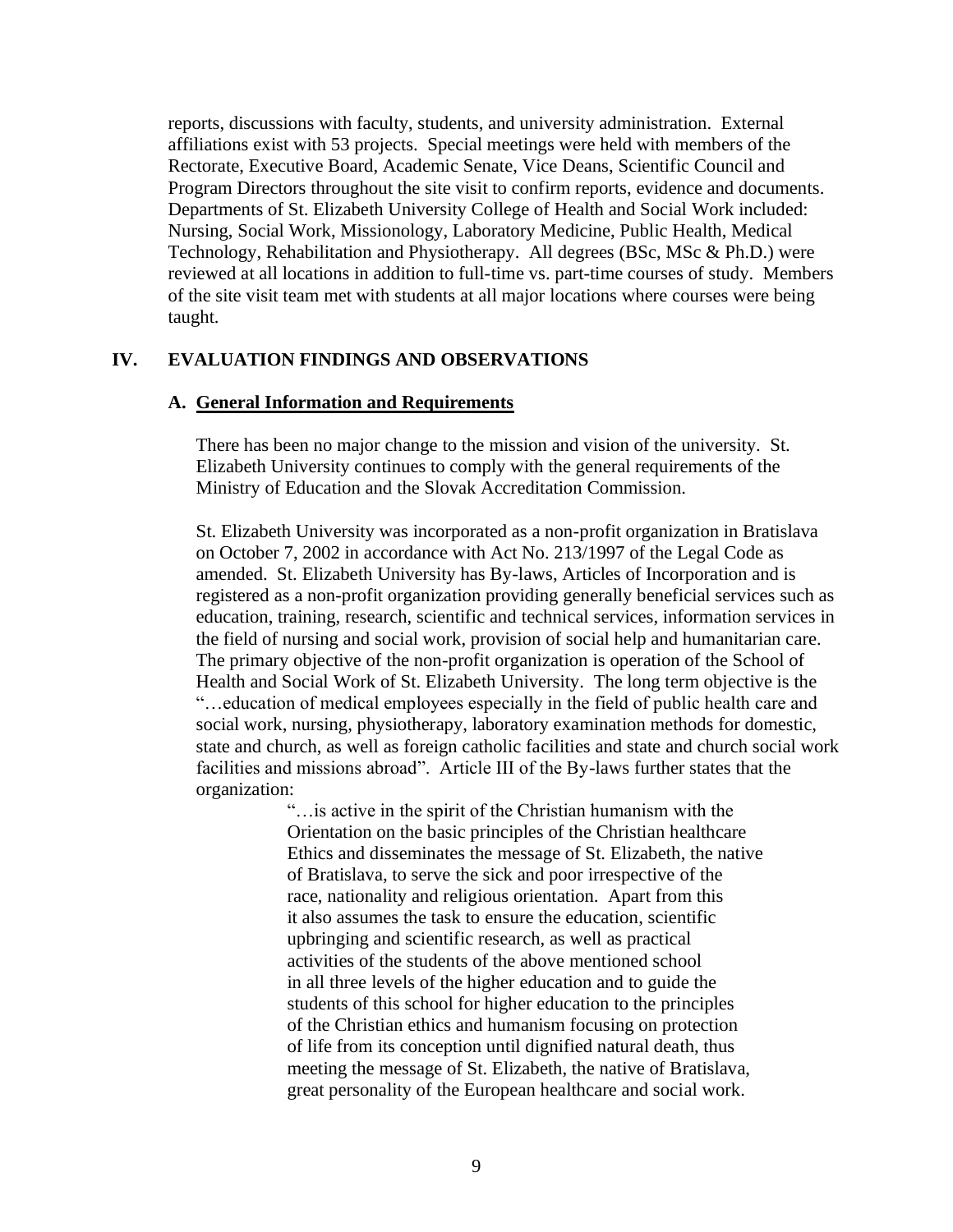The By-laws of the School of Health and Social Work of St. Elizabeth is an inseparable part of these By-laws".

#### **B. Prior Site Visit**

Prior to 2008, the initial international accreditation site visit was conducted on December 16-18, 2004. A report was finalized and issued on April 25, 2005. This report contained 30 recommendations requiring changes to be made at St. Elizabeth University of Health and Social Work. The current site visit team received a progress report from Dr. Vladimir Krcmery prior to the site visit along with supporting documentation. This report entitled "Action to the Recommendations of International Accreditation Evaluation Team Made in 2004 – 2007" summarized actions taken to correct the recommendations made during the December 16-18, 2004 site visit. A thorough review of the report and documentation reflected 22 recommendations were "met", 3 "partially met" and 5 "not met". Adequate explanations were provided with respect to the "not met" during site survey meetings with the Rector, Vice Presidents and Deans. As a matter of importance, based on the initial site visit conducted on December 16-18, 2004, the site visit team recommended a 3 year accreditation of programs and a new site visit to be scheduled in the Fall 2008.

The last international accreditation site visit was conducted October 16-18, 2008. A Final Report was issued on December 23, 2008. That report had 12 observations and 19 recommendations. Since the last visit an interim site visit was conducted on October 21-23, 2011 at St. Elizabeth University. At that time, 2 of the 19 recommendations were not met. Other recommendations appeared to be partially met.

#### **C. Findings and Observations**

St. Elizabeth University College of Health and Social Work has experienced significant growth in student enrollment over the last several years. As a private, Catholic University, St. Elizabeth appears to be meeting a need for adult education, especially among working professionals. Meeting the continuous changes promulgated by the Ministry of Education, as well as new policies and regulations of the newly elected government, will be a challenge. St. Elizabeth has a mission and vision that continues to differentiate itself from other public universities. The mission continues to focus on undergrad and post graduate education. An appropriate governing structure and organizational framework exists that allows for future growth and develop in expansion of majors and degrees. Leadership remains strong with an administrative team of competent managers to support the current organization, locations, facilities, and students.

The University provides educational access and opportunities for all of the Slovak Republic. Affiliation agreements with healthcare providers and social agencies provides applied and integrative experiences for students. St. Elizabeth has numerous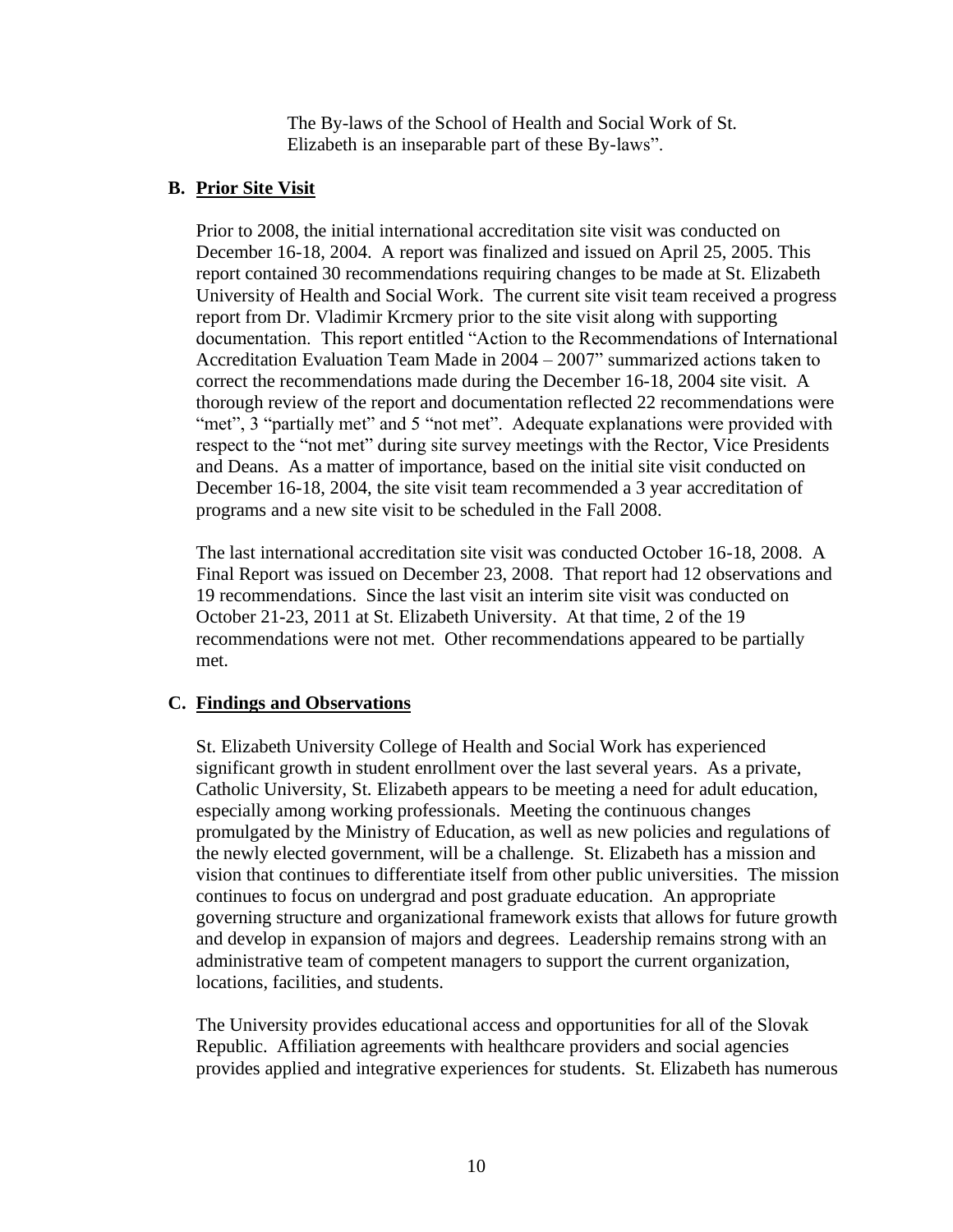cooperative arrangements with NGOs, healthcare facilities, social agencies, public health institutions, local and regional government agencies.

Specific observations include:

- 1. Strategic expansion of programs to meet educational needs of Slovak students (both traditional and non-tradition) on a part-time and full-time course of study.
- 2. Adequate educational facilities with major building improvements.
- 3. Guarantees for all programs of study with an appropriate number of professors, associate professors, and assistant faculty.
- 4. Strong leadership with the Rectorate, Board of Directors, Academic Senate and Scientific Council.
- 5. A strong culture of teamwork grounded in core values, an awareness of social issues and a desire to address inequities.
- 6. The mission and vision appears to be understood throughout the organization and among faculty.
- 7. University has functional policies and procedures and operating consistency across facilities and locations.
- 8. A process for handling formal student complaints has been developed.
- 9. University has a process for evaluating all courses and students at all locations.
- 10. Statements of no discrimination exist on the basis of gender, age, creed, race, ethnicity, disability or sexual orientation.
- 11. A defined policy on academic freedom and academic standards has been promagated.
- 12. Documented support for faculty development, research/ or scholarship, and service.
- 13. Evidence of financial and administrative support to ensure quality education.
- 14. An extensive global outreach process and system that provides opportunities for service, research, scholarship and service.
- 15. An appreciation for using interdisciplinary teams to address issues of social justice and vulnerable populations.

# **VI. RECOMMENDATIONS**

Based on the recommendations of the previous site visit on October 16-18, 2008, the University has provided evidence indicating it has meet 17 of 19 recommendations. Efforts should be made to expand degree programs to meet unmet needs and provide educational opportunities for adults throughout the Slovak Republic.

As a result of the international accreditation site visit the team suggests that the board of directors, senior administration and faculty address the following recommendations in an effort to continuously improve the quality of education for students enrolled at St. Elizabeth University:

1. Initiate a strategic planning process involving various consituentices to develop a 3 year strategic plan for the University.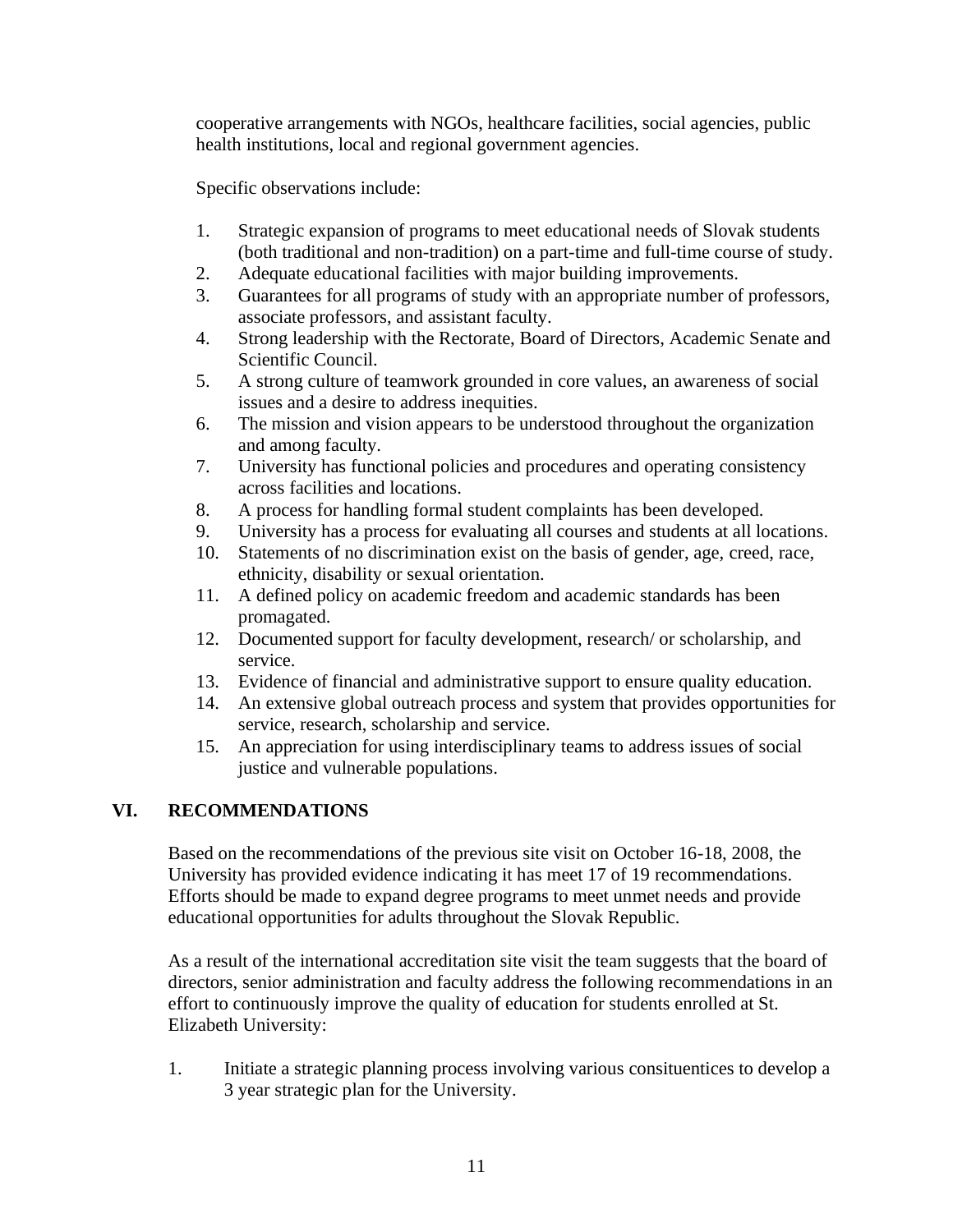- 2. The career paths of graduates should be monitored and assessed to include relevant outcome metrics on job placement rates, types of employment setting, salary, job satisfaction, and promotion.
- 3. Develop affiliation agreements with Universities in Vienna for expanded research and scholarship opportunities.
- 4. Develop and implement a model for succession planning especially at the senior executive and the Board of Director levels.
- 5. Collect outcome data that demonstrates the University is meeting educational needs of students.
- 6. Demonstrate that a process exists to collect meaningful data to evaluate and improve teaching methods throughout the curriculum.
- 7. Develop outcome indicators and metrics that can be used to improve programs of study and the curriculum.
- 8. Develop English as a  $2<sup>nd</sup>$  language for students in public health and social work.
- 9. Develop formal affiliation agreements with other EU universities for collaborative study abroad opportunities in the St. Elizabeth network of global programs.
- 10. Develop a formal process that provides for student accommodations for all types of disabilities in the classroom.
- 11. Implement study abroad experiences for students in English speaking countries.
- 12. Consider creating a local advisory board of professionals and consumers at campus locations outside of Bratislava.
- 13. Some locations need improved facilities and expanded classrooms to meet student academic needs and growth in enrollments.
- 14. At the various campus locations, consider establishing local student government councils.
- 15. Experiment with distance learning courses and hybrid courses in public health, social work, and nursing.
- 16. Consider developing Russian and English language courses as electives.
- 17. Prepare a leadership development program for managers, program directors and faculty who want to develop stronger management skills for leadership positions.
- 18. Consider a faculty exchange program to universities English speaking countries, develop co-teaching opportunities, new course development and expanded research.
- 19. Involve alumni and practitioners in appropriate areas of the University.
- 20. Use competency based education as a basis to develop the curriculum, course content, learning objectives, teaching and assessment methods.
- 21. The University will evaluate course instrumentation and the curriculum and use the results to improve quality of teaching and the learning environment.
- 22. The University will develop a method to evaluate external projects in other countries, as well as a process to ensure sustainability of efforts in other countries.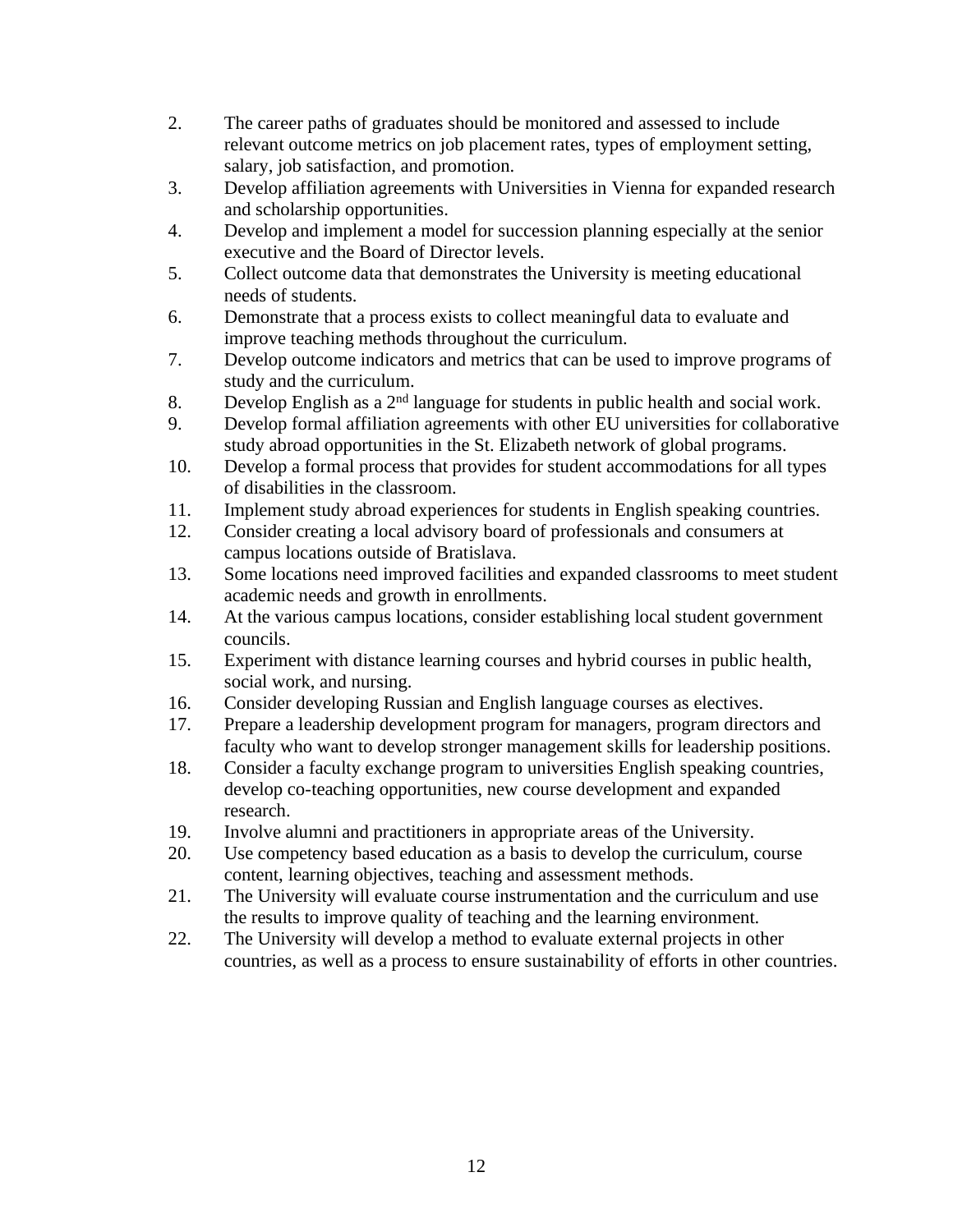# **VII. ACCREDITATION DECISION**

# **A. Programs**

The site visit team recommends that the following bachelors degree (BSc), master degree (MSc) and doctorate degree (PhD) programs at St. Elizabeth University be accredited:

| Name of Program                           | Type of    | Mode of   |               |
|-------------------------------------------|------------|-----------|---------------|
|                                           | Program    | Program   | Accreditation |
| Public Health                             | <b>BSc</b> | Full-time | Yes           |
|                                           | <b>BSc</b> | Part-time | Yes           |
|                                           |            |           |               |
| Public Health                             | <b>MSc</b> | Full-time | Yes           |
|                                           | MSc        | Part-time | Yes           |
|                                           |            |           |               |
| <b>Public Health</b>                      | Ph.D.      | Full-time | Yes           |
|                                           | Ph.D.      | Part-time | Yes           |
|                                           |            |           |               |
| Health Administration in Public<br>Health | MSc        | Full-time | Yes           |
| Health Administration in Public<br>Health | <b>MSc</b> | Part-time | Yes           |
|                                           |            |           |               |
| <b>Nursing</b>                            | <b>BSc</b> | Full-time | Yes           |
|                                           | <b>BSc</b> | Part-time | Yes           |
|                                           |            |           |               |
| Nursing                                   | MSc        | Full-time | Yes           |
|                                           | <b>MSc</b> | Part-time | Yes           |
|                                           |            |           |               |
| Nursing                                   | Ph.D.      | Full-time | Yes           |
|                                           | Ph.D.      | Part-time | Yes           |
|                                           |            |           |               |
| <b>Dental Technology</b>                  | <b>BSc</b> | Full-time | Yes           |
|                                           | <b>BSc</b> | Part-time | Yes           |
|                                           |            |           |               |
| <b>Medical Technology</b>                 | <b>BSc</b> | Part-time | Yes           |
|                                           |            |           |               |
| Medical Technology                        | MSc        | Part-time | Yes           |
|                                           |            |           |               |
| Radiology Technology                      | <b>BSc</b> | Part-time | Yes           |
|                                           |            |           |               |
| Social Work                               | <b>BSc</b> | Full-time | Yes           |
|                                           | <b>BSc</b> | Part-time | Yes           |
|                                           |            |           |               |
|                                           |            |           |               |